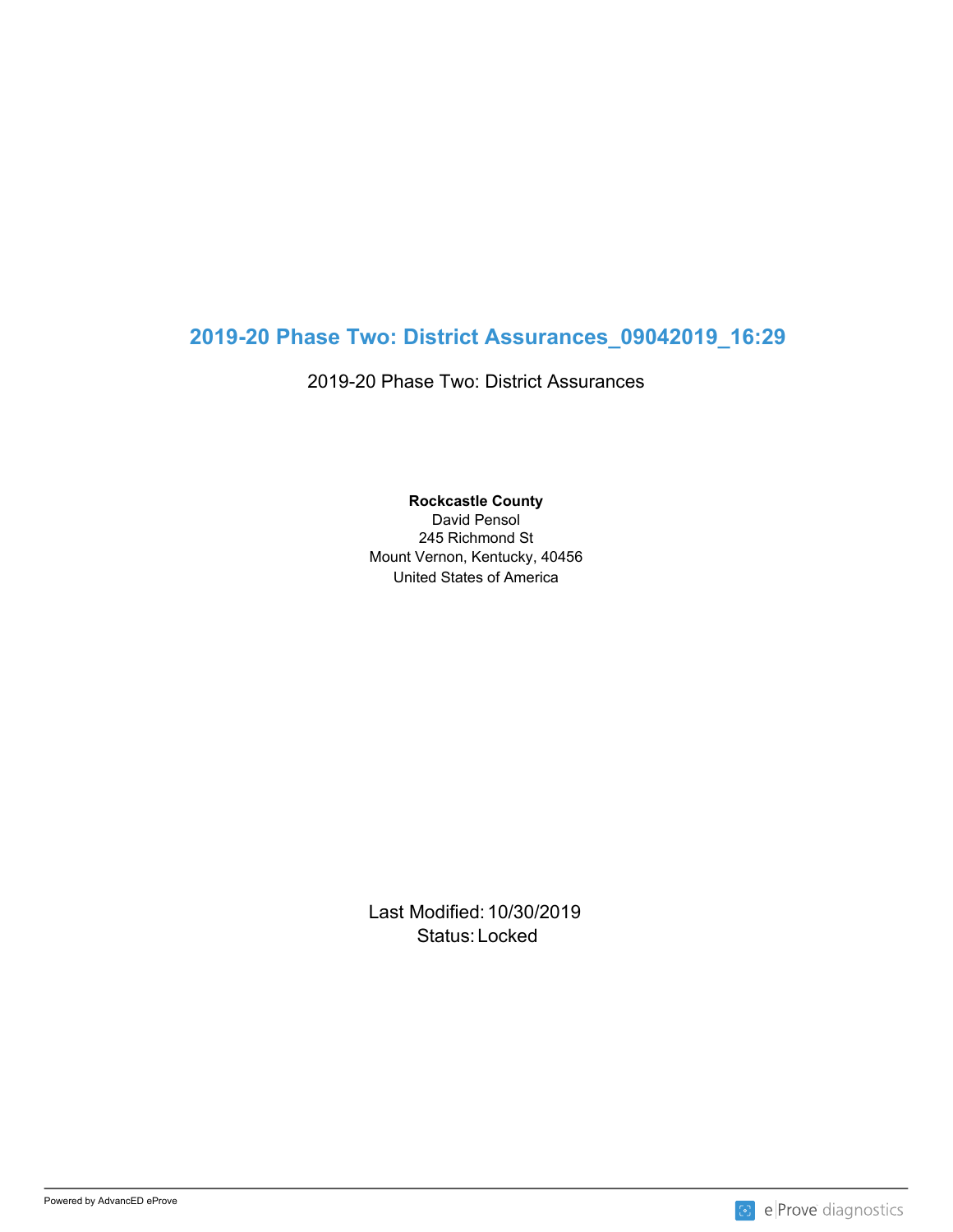## TABLE OF CONTENTS



8 e Prove diagnostics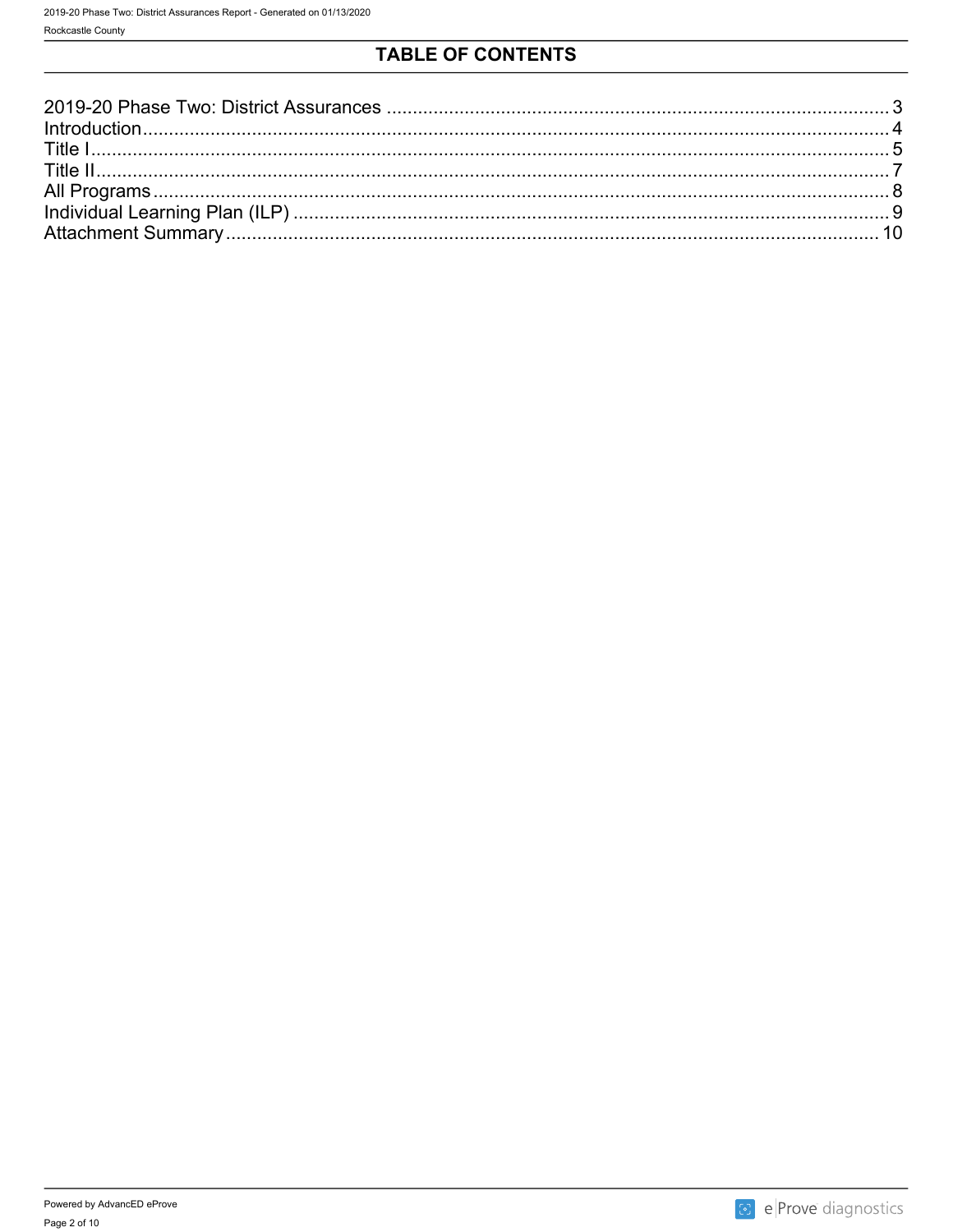### **2019-20 Phase Two: District Assurances**

### <span id="page-2-0"></span>**2019-20 Phase Two: District Assurances**

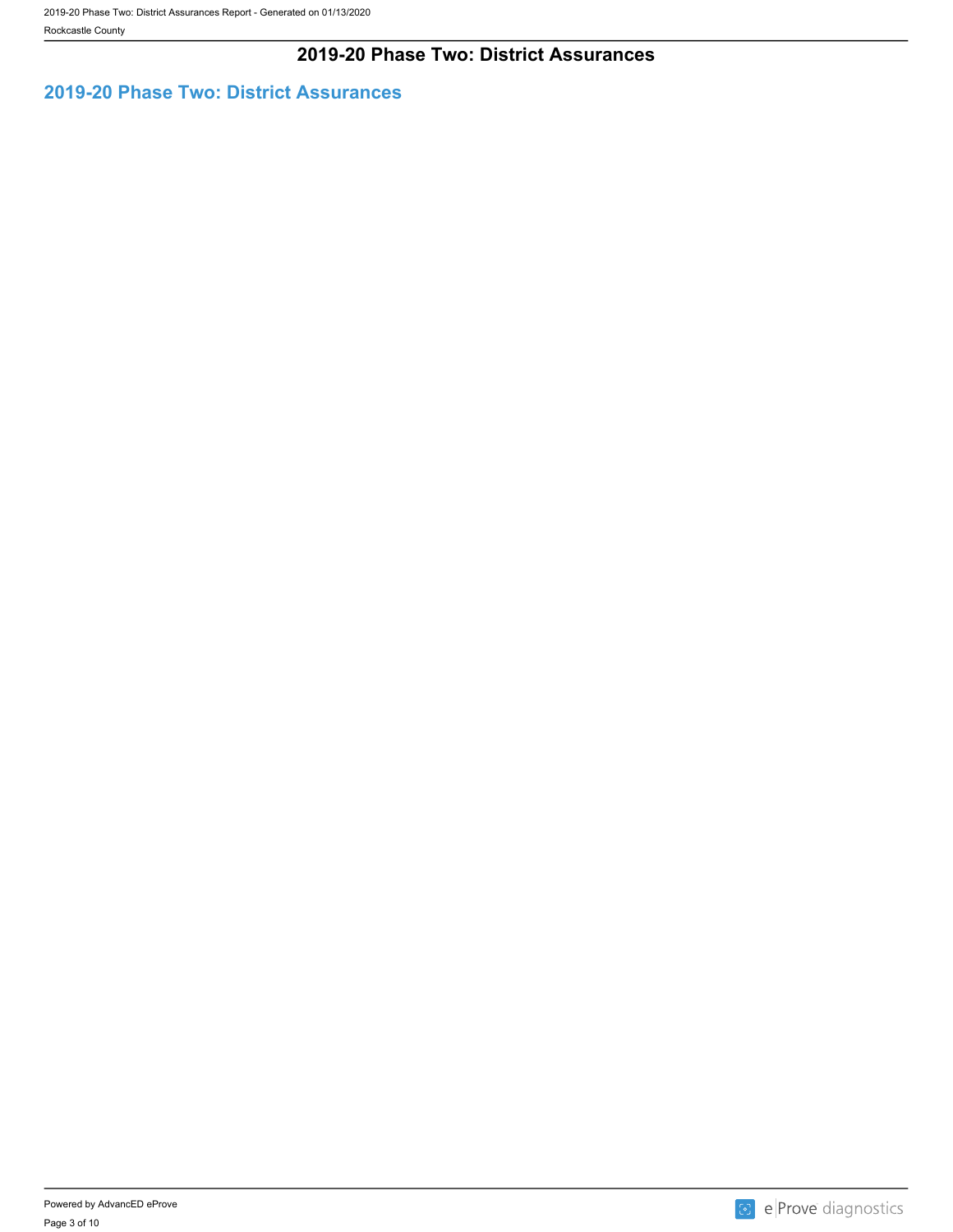2019-20 Phase Two: District Assurances Report - Generated on 01/13/2020

Rockcastle County

#### <span id="page-3-0"></span>**Introduction**

Assurances are a required component of the CDIP process (703 KAR 5:225). Please read each assurance and indicate whether your district is in compliance by selecting the appropriate response (Yes, No or N/A). If you wish to provide further information or clarify your response, space for comments is provided. Comments are optional. You may upload any supporting documentation as needed.

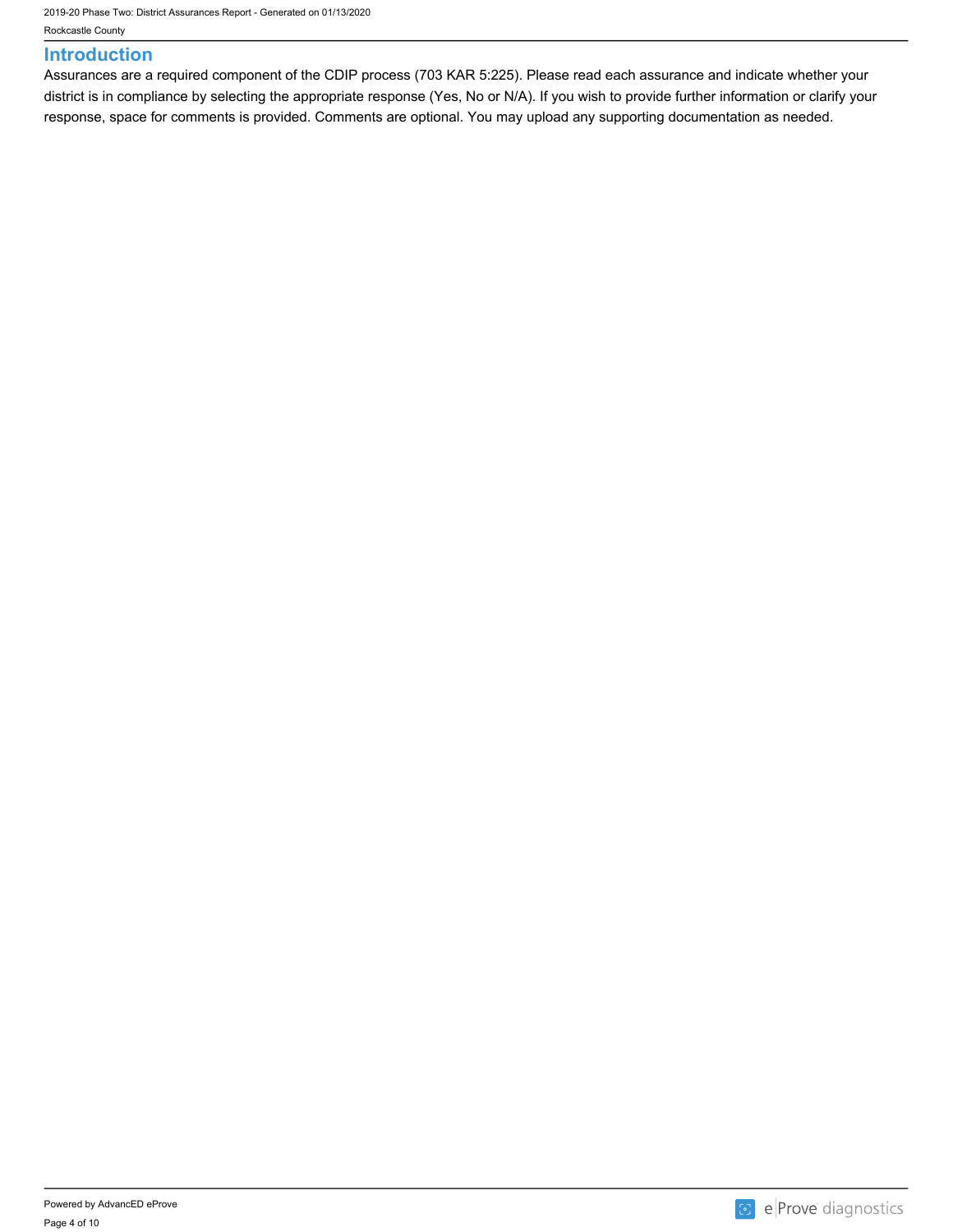#### <span id="page-4-0"></span>**Title I**

1. Pursuant to Section 1112(e)(1)(B)(ii), all schools in the district give timely notice to parents of students taught for four or more consecutive weeks by a teacher who does not meet applicable state certification requirements at the grade level and subject area assigned.Section 1112(c)(6) of ESSA also requires districts provide an assurance to KDE that all teachers and paraprofessionals working in a program supported by Title I, Part A funds meet applicable certification requirements.Finally, KRS 161.020 prohibits a person from holding a public school position for which certificates may be issued, unless he or she holds a certificate for the position, issued by the Education Professional Standards Board.

- $\bullet$ **Yes**
- $\circ$ No
- $\circ$ N/A

2. Pursuant to Section 1116(a)(3)B) of ESSA, the district ensures that parents and family members of students receiving services under Title I, Part A are involved in decisions regarding the allotment of federal funding for parental involvement activities.

- **Yes**
- $\circ$ No
- $\circ$ N/A

3. Pursuant to Section 1116(c)(1) of ESSA, the district ensures that each school served under Title I, Part A convenes an annual meeting, at a convenient time, to inform parents of their school's participation and explain requirements under Title I, Part A, including the right of parents to be involved.

- $\bullet$ **Yes**
- $\circ$ No
- $\circ$ N/A

4. Pursuant to Section 1112(a)(1)(A) of ESSA, the district ensures that its plan was developed with timely and meaningful consultation with teachers, principals, other school leaders, paraprofessionals, other appropriate school personnel, and with parents of children served under Title I, Part A.

- $\bullet$ **Yes**
- $\circ$ No
- $\circ$ N/A

5. Pursuant to Section 1117(b)(1) and in order to ensure timely and meaningful consultation, the district ensures that it consults with appropriate officials at private schools within and outside the district that serve students residing in the district. This consultation occurs during development of the district's programs under Title I, Part A and is done with the goal of reaching an agreement on how to provide equitable services to eligible private school students. This assurance is also required pursuant to Section 1112(c)(2) of ESSA.

- $\bullet$ **Yes**
- $\Omega$ No

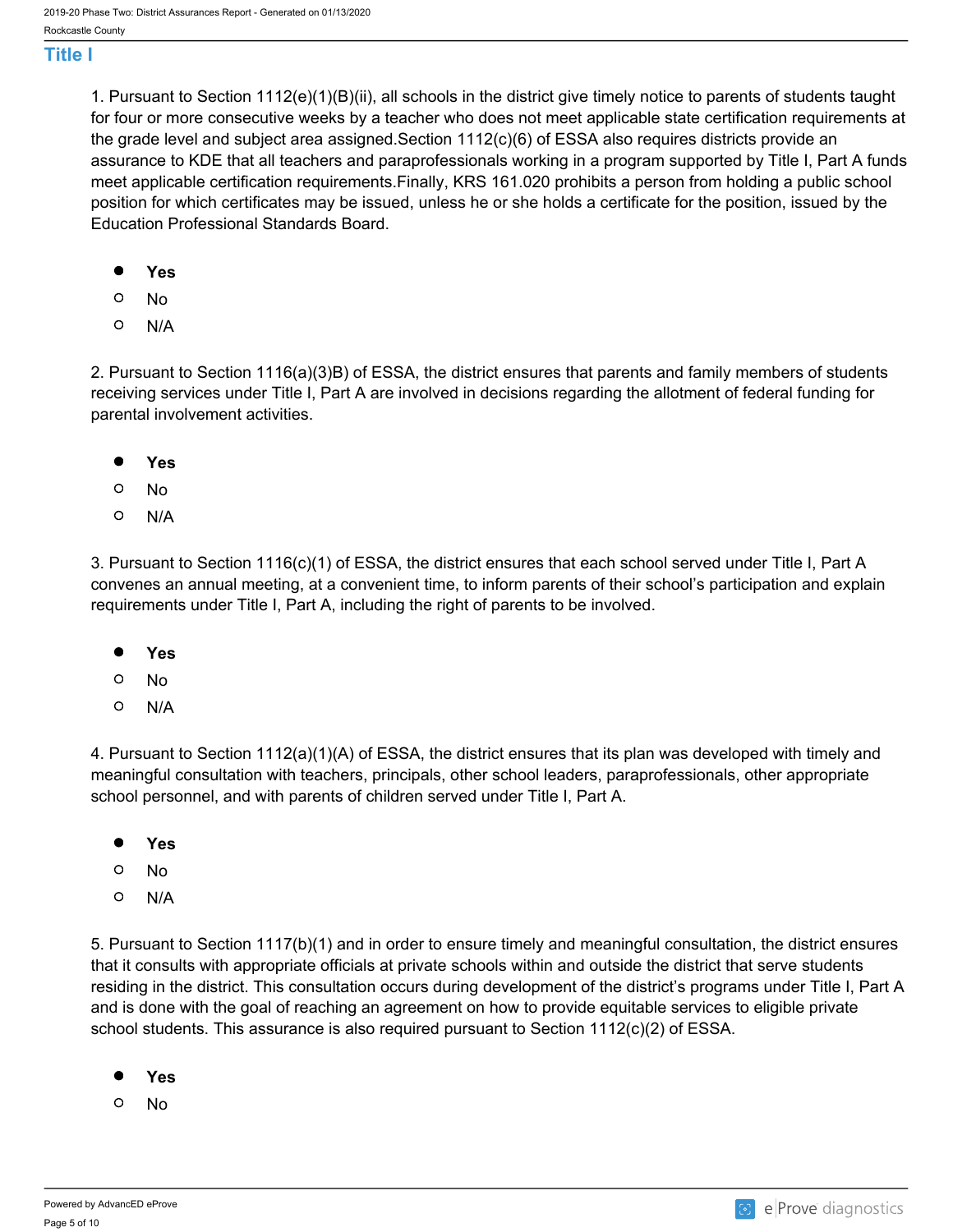- $\circ$ 
	- N/A

6. Our district complies with Section 1113(c)(3) of ESSA, which requires a portion of Title I, Part A funds be setaside for neglected institutions in the district, and ensures such funds are spent on identified student needs as required by the Code of Federal Regulations (CFR).

- $\bullet$ **Yes**
- $\circ$ No
- $\Omega$ N/A

7. The district ensures that child counts submitted to KDE pursuant to Title I, Part D, which is found in Sections 1401-1432 of ESSA, are supported by appropriate documentation.

- $\bullet$ **Yes**
- $\circ$ No
- O N/A

8. Pursuant to Sections 1423(3) of ESSA, the district ensures that participating schools coordinate with facilities working with delinquent children to ensure such children are participating in a comparable education program.

- **Yes**
- $\circ$ No
- $\circ$ N/A

9. Pursuant to Section 1118(b), the district ensures it uses Title I funds only to supplement not supplant funds that would, in the absence of federal funds, be made available from state and local sources. To demonstrate this, the district uses a methodology that allocates funding in a way that ensures a school receiving Title I funds is allocated all state and local funds it would otherwise receive were it not receiving Title I funds.

- $\bullet$ **Yes**
- $\circ$ No
- $\Omega$ N/A

10. Pursuant to Section 1118(c), the district ensures it has established and implemented a district-wide salary schedule; a policy to ensure equivalence among schools in teachers, administrators, and other staff; and, a policy to ensure equivalence among schools in the provision of curriculum materials and instructional supplies.

- $\bullet$ **Yes**
- $\circ$ No
- $\circ$ N/A

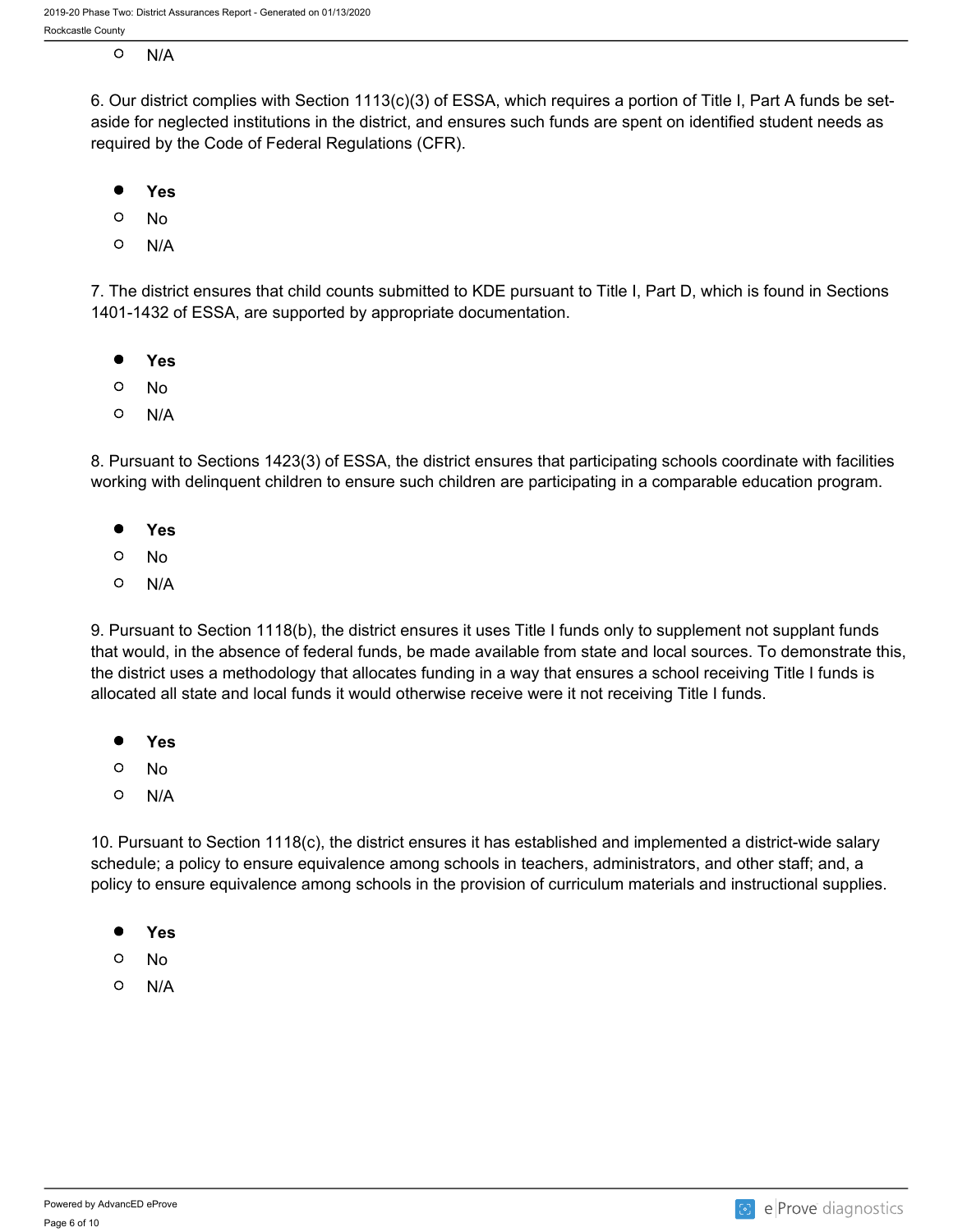#### <span id="page-6-0"></span>**Title II**

11. The district provides professional development for staff that is in accordance with the purpose of Title II of ESSA; addresses the needs of all students; and, strives to ensure all students are college, career and transition ready as intended by Section 2103 of ESSA, which governs the local use of Title II funding.

- $\bullet$ **Yes**
- $\circ$ No
- $\circ$ N/A

12. Pursuant to Section 2103(b)(2)(C) of ESSA, the district prioritizes Title II funds to schools implementing comprehensive support and improvement activities and targeted support and improvement activities under Section 1111(d) and have the highest percentage of children counted under Section 1124(c).

- $\bullet$ **Yes**
- $\circ$ No
- $\circ$ N/A

13. If Title II funds are used by the district for the purpose of reducing class size to a level that is evidence-based, as permitted by Section 2103(b)(3)(D), the district ensures schools are first allocated funds according to mandated cap size requirements prior to using federal funds to provide additional staff.

- $\bullet$ **Yes**
- $\circ$ No
- $\circ$ N/A

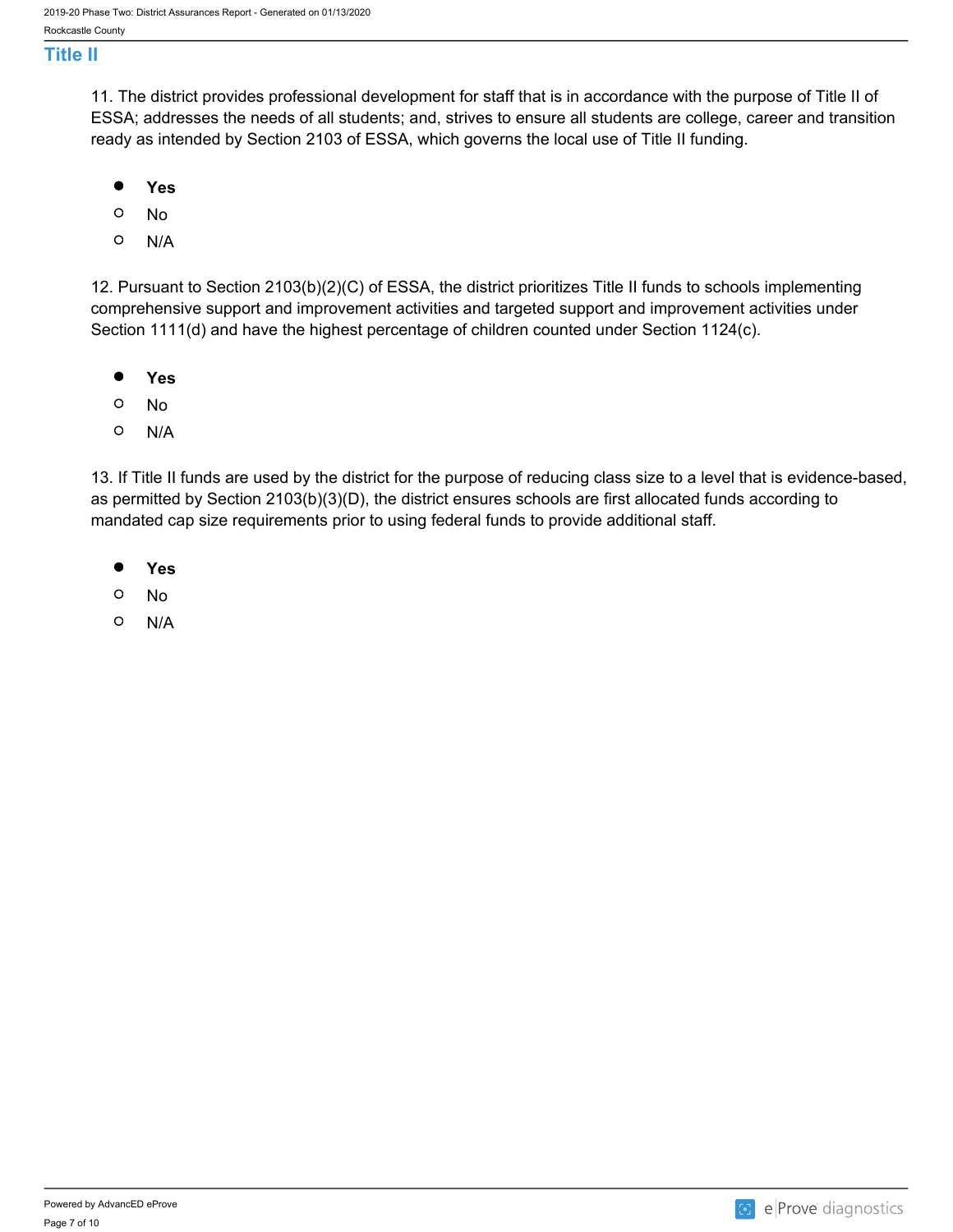### <span id="page-7-0"></span>**All Programs**

14. The district ensures that personnel compensated from federal program funds are performing assignments aligned to the program purpose and in accordance with the program plan and that appropriate documentation of such work is maintained. This ensures the use is in compliance with 2 CFR 200.430.

- $\bullet$ **Yes**
- $\circ$ No
- $\circ$ N/A

15. The district maintains proper time and effort documentation for all personnel paid with federal funds according to specific federal program requirements and in compliance with 2 CFR 200.430.

- $\bullet$ **Yes**
- $\circ$ No
- $\circ$ N/A

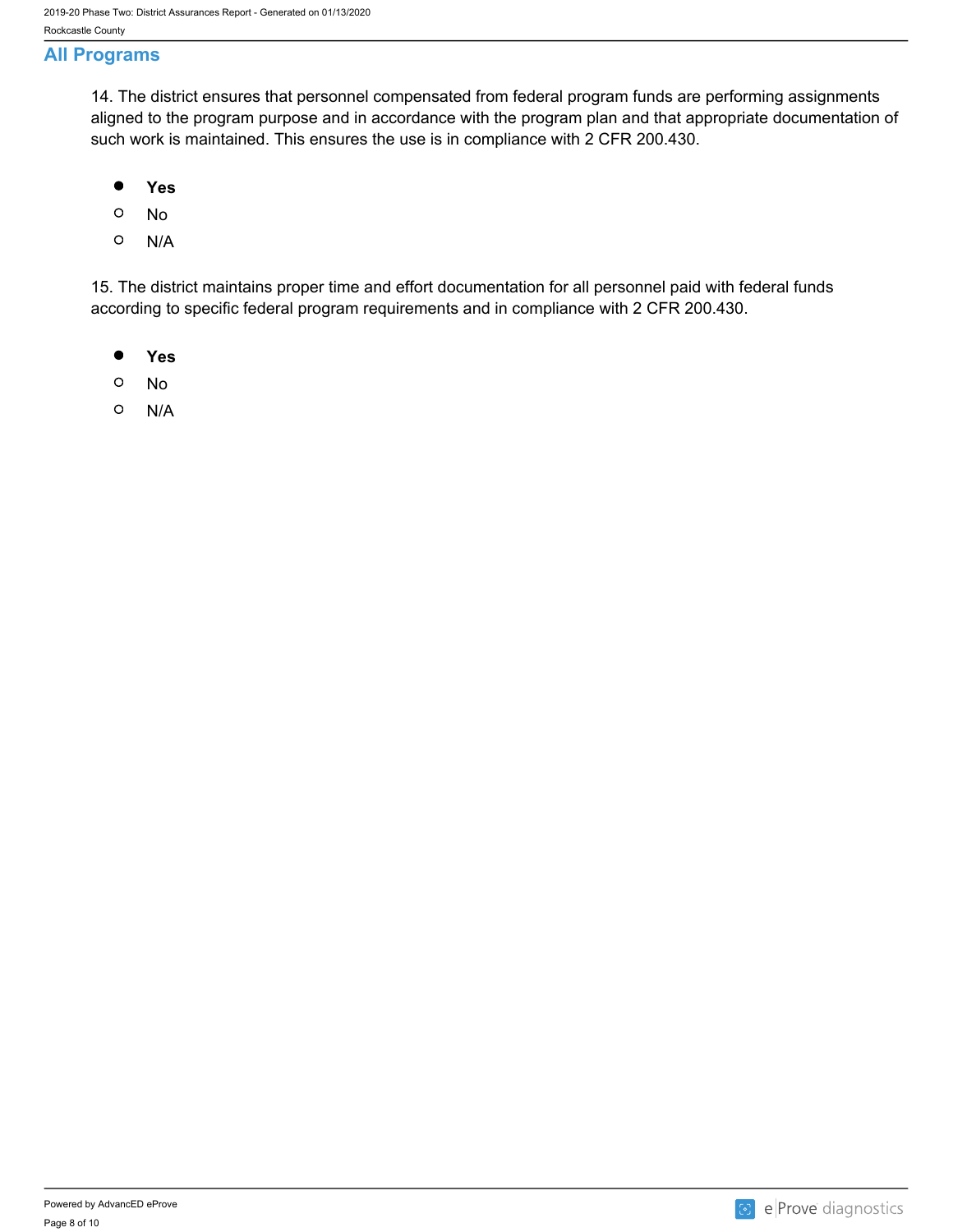### <span id="page-8-0"></span>**Individual Learning Plan (ILP)**

16. Pursuant to 704 KAR 3:305(2), the district ensures that an individualized learning plan (ILP), which adheres to the [Kentucky Department of Education's Self-Implementation Rubric,](https://education.ky.gov/educational/compschcouns/ILP/Documents/ILP_Self-Implemetation_Framework.pdf) is being implemented with fidelity for all students in grades 6 to 12.

- $\bullet$ **Yes**
- $\circ$ No
- $\circ$ N/A